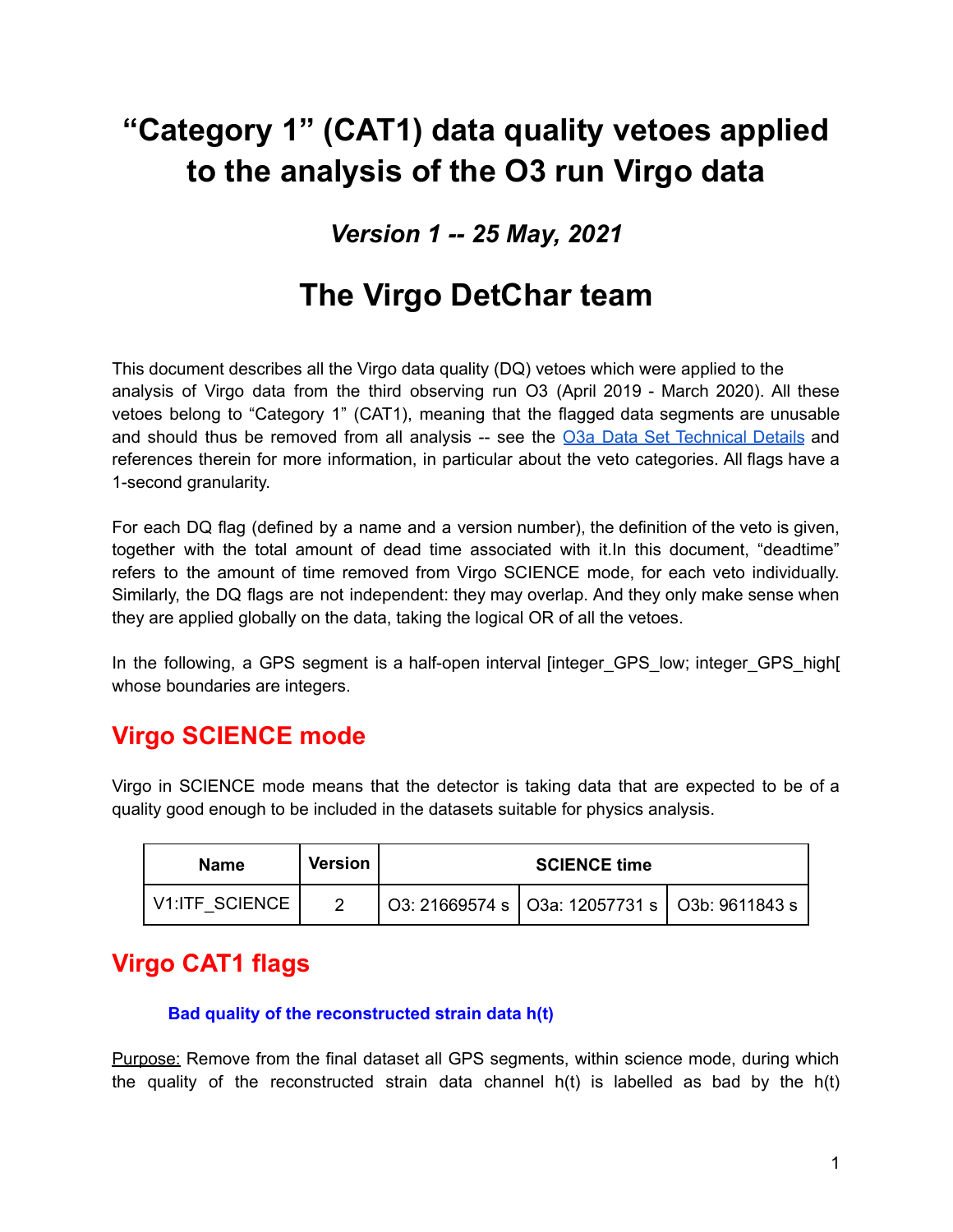reconstruction framework. This means that input data for h(t) reconstruction may be missing or that calibration lines to estimate the cavities finesse and gain had a too low SNR, etc.

Definition: This veto is based on a quality flag channel written by the h(t) reconstruction framework and available in the frames with the h(t) channel.

| <b>Name</b>            | <b>Version</b> | Dead time |          |                                                                             |
|------------------------|----------------|-----------|----------|-----------------------------------------------------------------------------|
| V1:DQ HREC BAD QUALITY |                | (0.073%)  | (0.038%) | $\vert$ O3 = 15792 s $\vert$ O3a = 4545 s $\vert$ O3b = 11247 s<br>(0.117%) |

### **Reconstructed strain data h(t) consistently null**

Purpose: Remove from the final dataset all GPS segments during which the reconstructed strain data channel h(t) is equal to 0.

Definition: This veto is based on the comparison of the maximum value of the absolute value of the h(t) channel computed over 1 second with a threshold much lower than the regular amplitude variations of the strain data.

| Name               | Version | Dead time   |                                                                           |             |
|--------------------|---------|-------------|---------------------------------------------------------------------------|-------------|
| V1:DQ HREC IS ZERO |         | $(0.024\%)$ | $\vert$ O3 = 5196 s $\vert$ O3a = 3197 s $\vert$ O3b = 1999 s<br>(0.027%) | $(0.021\%)$ |

### **Reconstructed strain data h(t) channel missing in frames**

Purpose: Remove from the final dataset all GPS segments during which the reconstructed strain data channel h(t) is missing in the h(t) frames provided online.

**Definition:** This veto is based on internal information provided by the Virgo DAQ and the h(t) reconstruction framework.

| <b>Name</b>        | Version | Dead time   |             |                                                                         |
|--------------------|---------|-------------|-------------|-------------------------------------------------------------------------|
| V1:DQ HREC MISSING |         | $(0.001\%)$ | $(0.000\%)$ | $\vert$ O3 = 179 s $\vert$ O3a = 0 s $\vert$ O3b = 179 s<br>$(0.002\%)$ |

### **Missing samples for the reconstructed strain data h(t) channel**

Purpose: Remove from the final dataset all GPS segments during which the reconstructed strain data channel h(t) contains missing samples in the frames.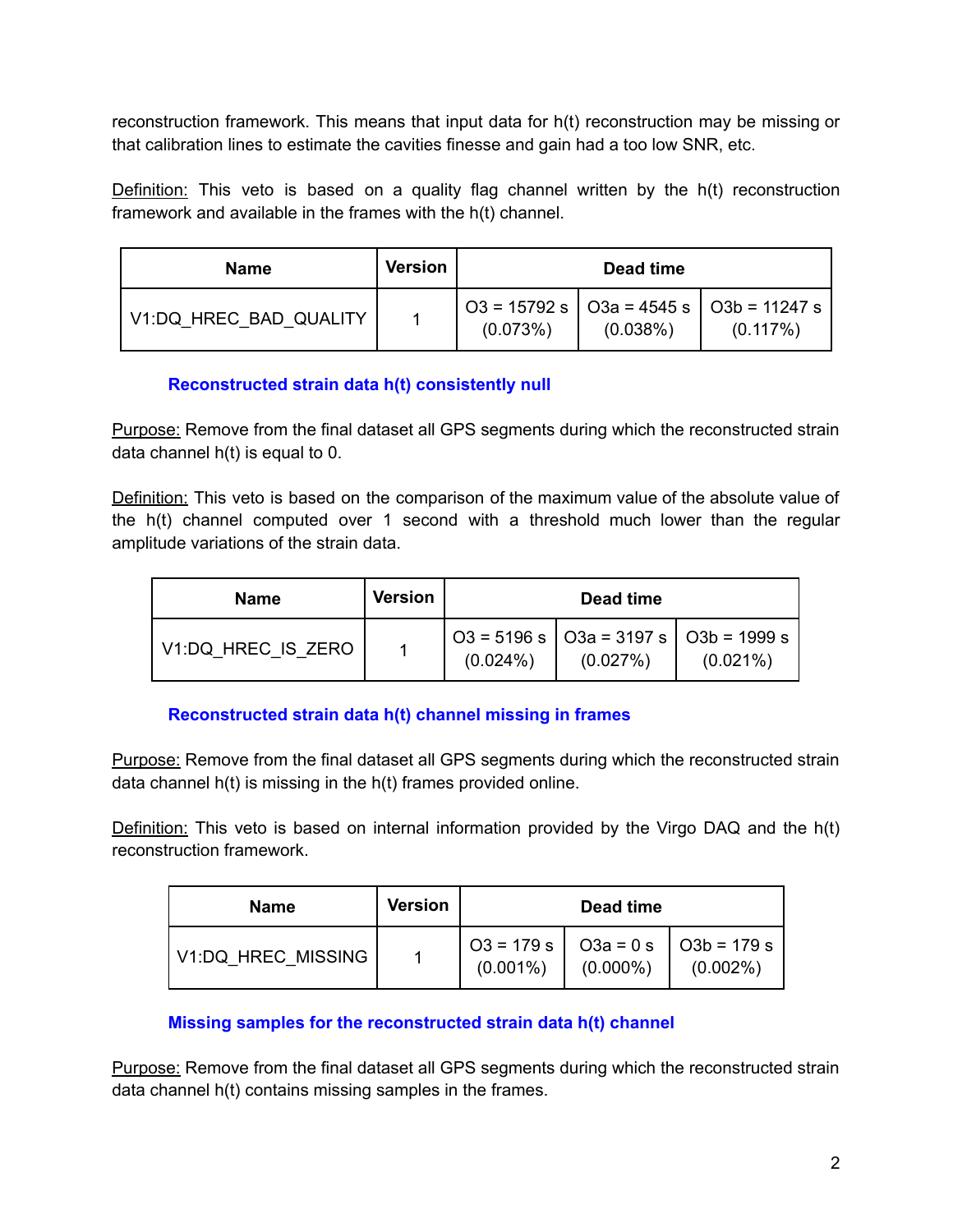Definition: This veto is based on a close inspection of the frame contents, focusing on the h(t) channel.

| Name                        | <b>Version</b> |             | Dead time                                   |                           |
|-----------------------------|----------------|-------------|---------------------------------------------|---------------------------|
| V1:DQ HREC MISSING V1ONLINE | 3              | $(0.002\%)$ | $O3 = 325 s$   $O3a = 322 s$<br>$(0.003\%)$ | $O3b = 3s$<br>$(0.000\%)$ |

# **Removal of the last 10 seconds of data before a loss of control of the Virgo detector**

Purpose: Remove from the final dataset 10 seconds of data preceding a control loss of the Virgo detector. The reconstruction of h(t) is based on 8 seconds-long sliding windows and so a control loss could potentially corrupt h(t) for up to that duration. Trimming data by chunks of 10 seconds is a conservative choice adding 2 of seconds of safety margin.

Definition: Fast channels sampled at 10 kHz allow to define accurately the moment when the control of the Virgo detector is certainly lost. Data are vetoed from 10 seconds before that time up to the end of the SCIENCE segment -- due to the internal latency of the Virgo automation system that steers the detector, the SCIENCE mode can remain enabled for a handful of seconds at most after the control has been lost.

| <b>Name</b>         | <b>Version</b> | Dead time   |                                                         |          |
|---------------------|----------------|-------------|---------------------------------------------------------|----------|
| V1:DQ LOCK LAST 10S |                | $(0.031\%)$ | O3 = 6715 s   O3a = 4015 s   O3b = 2700 s  <br>(0.033%) | (0.028%) |

# **Saturation of the B1P\_PD1 photodiode**

Purpose: Remove from the final dataset all GPS segments during which the dark fringe photodiode B1P\_PD1 is saturating.

**Definition:** Each photodiode provides several auxiliary channels allowing one to detect various transient saturation modes. These data are analyzed in real time to produce a DQ flag that is read back to define the vetoed segments.

| <b>Name</b>              | Version |             | Dead time                                                                 |             |
|--------------------------|---------|-------------|---------------------------------------------------------------------------|-------------|
| V1:DQ SATURATION B1P PD1 | 3       | $(0.004\%)$ | $\vert$ O3 = 769 s $\vert$ O3a = 494 s $\vert$ O3b = 275 s<br>$(0.004\%)$ | $(0.003\%)$ |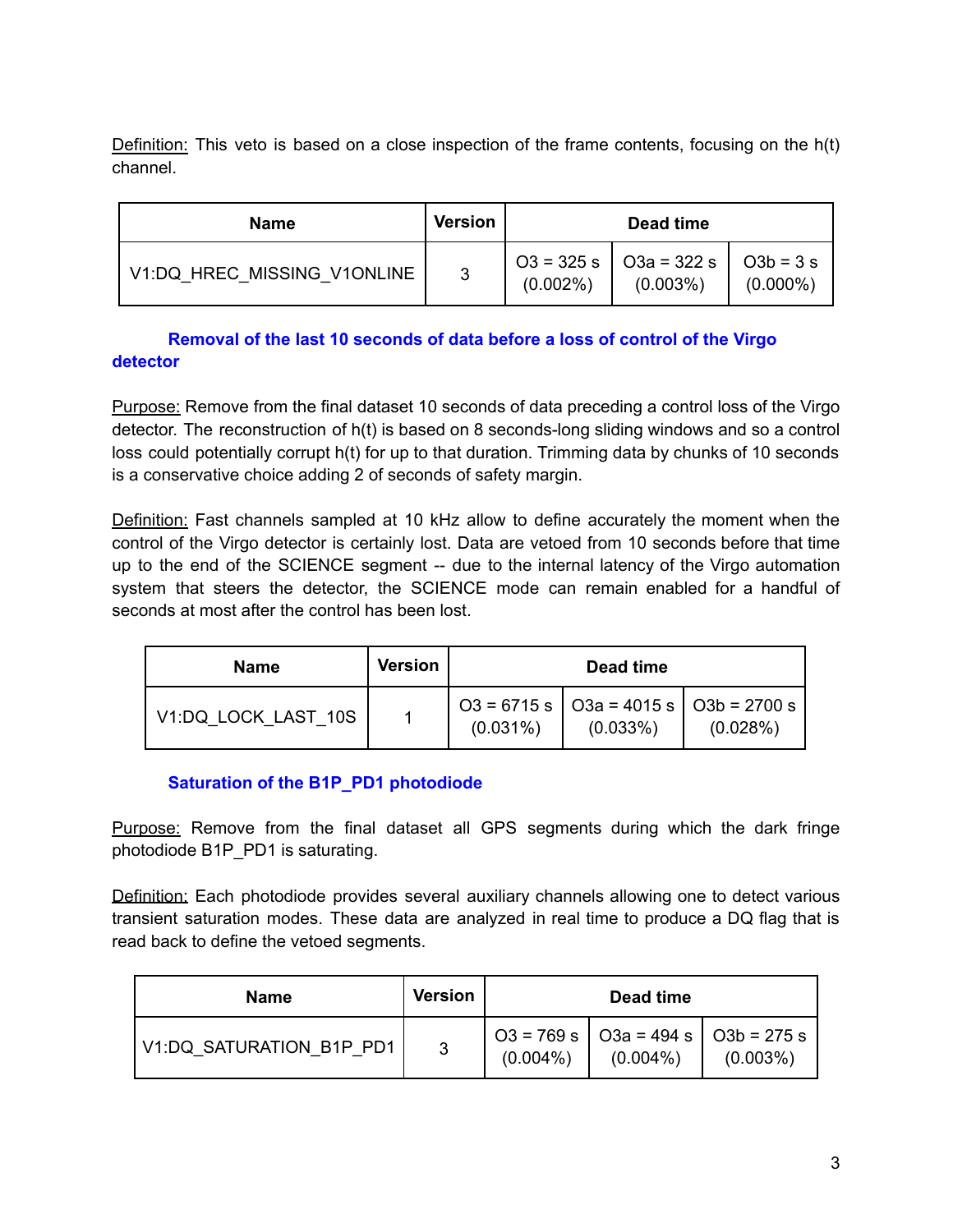## **Saturation of the B1P\_PD2 photodiode**

Purpose: Remove from the final dataset all GPS segments during which the dark fringe photodiode B1P\_PD2 is saturating.

Definition: Each photodiode provides several auxiliary channels allowing one to detect various transient saturation modes. These data are analyzed in real time to produce a DQ flag that is read back to define the vetoed segments.

| <b>Name</b>              | <b>Version</b> |                                                         | Dead time   |             |
|--------------------------|----------------|---------------------------------------------------------|-------------|-------------|
| V1:DQ SATURATION B1P PD2 | 3              | $O3 = 661 s$   O3a = 379 s   O3b = 282 s<br>$(0.003\%)$ | $(0.003\%)$ | $(0.003\%)$ |

# **Saturation of the B1\_PD1 photodiode**

Purpose: Remove from the final dataset all GPS segments during which the dark fringe photodiode B1\_PD1 is saturating.

Definition: Each photodiode provides several auxiliary channels allowing one to detect various transient saturation modes. These data are analyzed in real time to produce a DQ flag that is read back to define the vetoed segments.

| <b>Name</b>             | <b>Version</b> | Dead time   |                                                                             |             |
|-------------------------|----------------|-------------|-----------------------------------------------------------------------------|-------------|
| V1:DQ SATURATION B1 PD1 | -3             | $(0.009\%)$ | $\vert$ O3 = 1864 s $\vert$ O3a = 1264 s $\vert$ O3b = 600 s<br>$(0.010\%)$ | $(0.006\%)$ |

### **Saturation of the B1\_PD2 photodiode**

Purpose: Remove from the final dataset all GPS segments during which the dark fringe photodiode B1\_PD2 is saturating.

**Definition:** Each photodiode provides several auxiliary channels allowing one to detect various transient saturation modes. These data are analyzed in real time to produce a DQ flag that is read back to define the vetoed segments.

| <b>Name</b>             | Version | Dead time   |                                                      |             |
|-------------------------|---------|-------------|------------------------------------------------------|-------------|
| V1:DQ SATURATION B1 PD2 | -3      | $(0.009\%)$ | O3 = 2037 s   O3a = 1419 s   O3b = 618 s<br>(0.012%) | $(0.006\%)$ |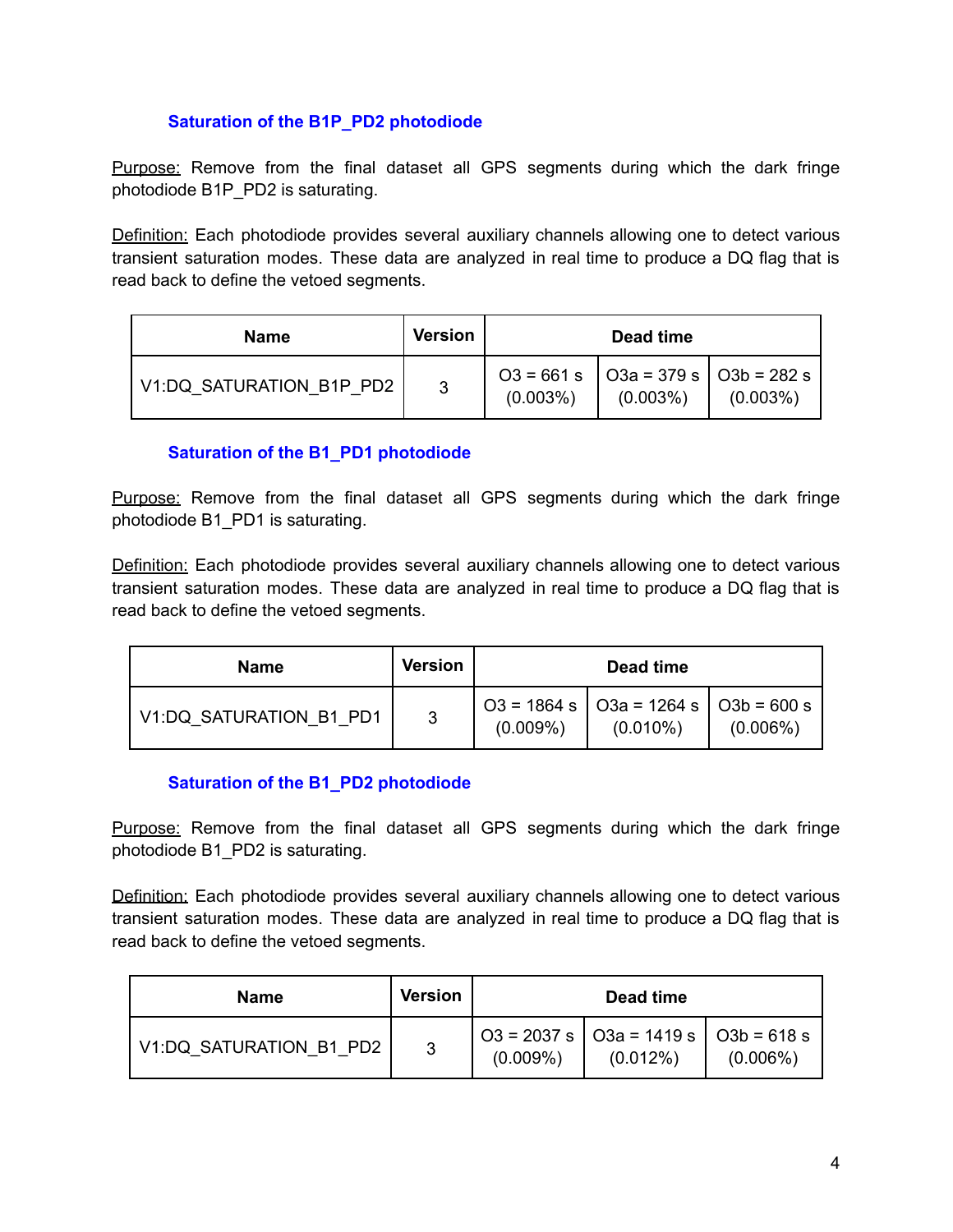#### **Excess rate of noise transients (glitches) in the h(t) strain channel**

Purpose: Remove from the final dataset all GPS segments during which the rate of noise transient (aka "glitches") is too high or in the presence of a very high-SNR glitch.

Definition: The glitch rate is measured by the Omicron software, running offline on the reconstructed strain data h(t). When it exceeds some threshold above which the quality of the data is certainly impacted the corresponding DQ flag is raised. Vetoed GPS segments are those during which that DQ flag is active.

| <b>Name</b>              | <b>Version</b> |          | Dead time                                                                     |          |
|--------------------------|----------------|----------|-------------------------------------------------------------------------------|----------|
| V1:DQ SATURATION OMICRON |                | (0.057%) | $\vert$ O3 = 12444 s $\vert$ O3a = 7745 s $\vert$ O3b = 4699 s<br>$(0.064\%)$ | (0.049%) |

### **Saturation of a correction signal of a suspension of the Virgo detector**

Purpose: Remove from the final dataset all GPS segments during which at least one of the feedback systems used to control the suspensions of the Virgo detector is saturating.

Definition: Each suspension feedback system of interest is monitored in real time and has its own DQ flag that becomes active when a saturation is recorded. Then the DQ flags from all suspensions are combined in a logical OR to generate the vetoed segments.

| <b>Name</b>              | <b>Version</b> |             | Dead time   |                                                                                                              |
|--------------------------|----------------|-------------|-------------|--------------------------------------------------------------------------------------------------------------|
| V1:DQ_SATURATION_SUSP_OR | 2              | $(0.005\%)$ | $(0.004\%)$ | $1 \text{ O3} = 986 \text{ s }   \text{ O3a} = 533 \text{ s }   \text{ O3b} = 453 \text{ s }$<br>$(0.005\%)$ |

# **Identification of times during which the Virgo detector is not really in SCIENCE mode**

Purpose: Remove from the final dataset all GPS segments during which the automation system steering the Virgo detector still has the SCIENCE mode enabled whereas the control of the instrument has already been lost.

Definition: Due to the intrinsic latency of the automation system controlling the Virgo detector, the information that the control of the instrument has been lost can take up to a few seconds to reach the top-level automation node. Therefore, during these GPS segments, the data are incorrectly flagged as good for analysis. This DQ veto fixes that problem by comparing the Virgo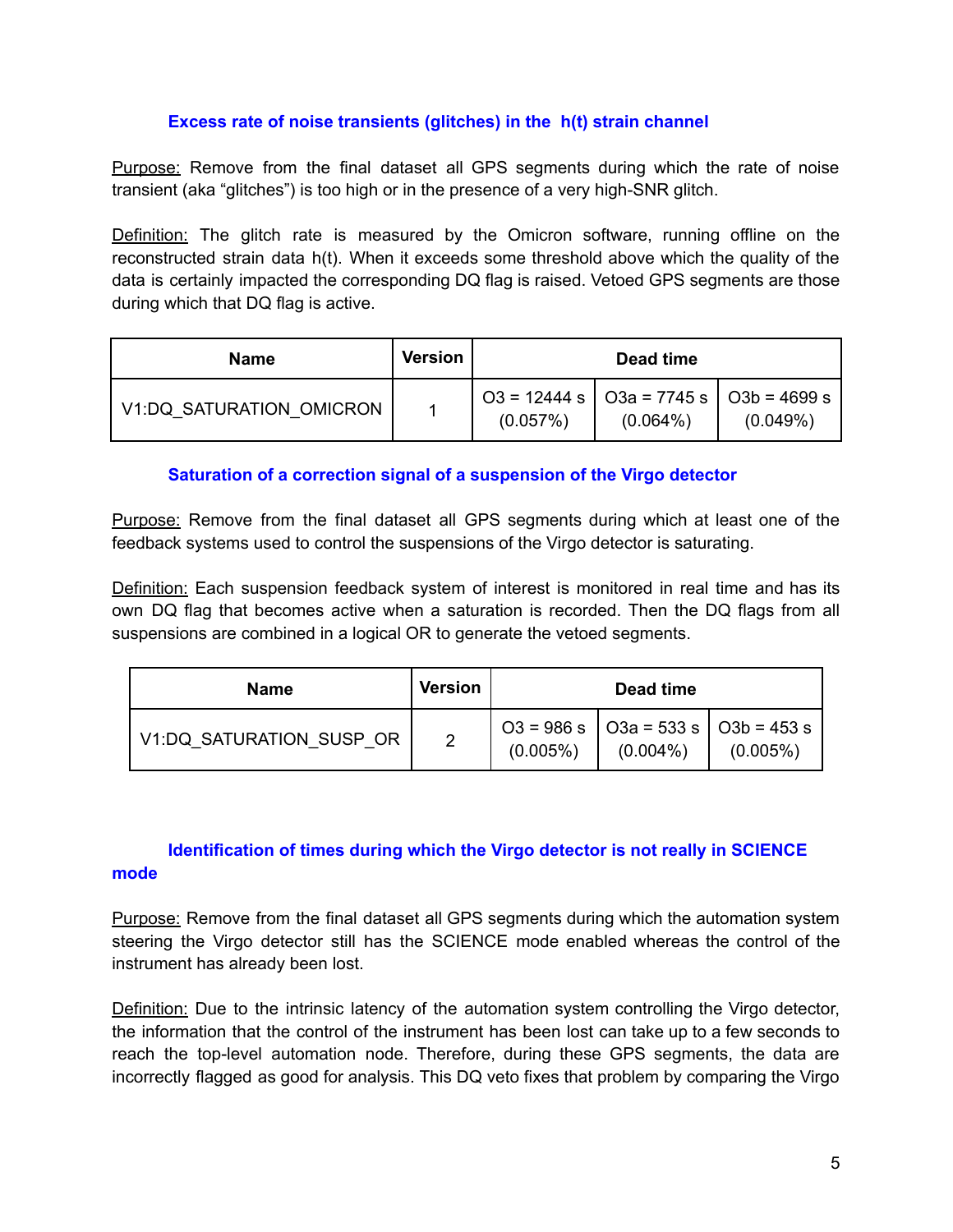automation mode (running in cycles 1 second-long each) with the actual status of the detector using information from fast channels sampled at 10 kHz.

| <b>Name</b>         | Version | Dead time   |             |                                                                          |
|---------------------|---------|-------------|-------------|--------------------------------------------------------------------------|
| V1:DQ SCIENCE FALSE |         | $(0.012\%)$ | $(0.008\%)$ | $\vert$ O3 = 2650 s $\vert$ O3a = 950 s $\vert$ O3b = 1700 s<br>(0.018%) |

### **Identification of times during which the Virgo detector was controlled in a configuration not validated for SCIENCE mode yet**

Purpose: Remove from the final dataset all GPS segments during which the configuration with which the Virgo detector is controlled has not been validated for SCIENCE data taking whereas that mode has been set in the control room.

**Definition:** DAQ channels associated with the control of the Virgo detector allow one to infer which control configuration is in use at any given time. If that configuration is not among the nominal ones at the time it is used, the DQ flag is raised and the corresponding GPS segment vetoed.

| <b>Name</b>                 | Version |          | Dead time                                           |             |
|-----------------------------|---------|----------|-----------------------------------------------------|-------------|
| V1:DQ SCIENCE INPUT TM LOCK |         | (0.015%) | O3 = 3273 s   O3a = 3261 s   O3b = 12 s<br>(0.027%) | $(0.000\%)$ |

# **Identification of times during which the control of the Virgo detector may not have been stable enough for SCIENCE mode**

Purpose: Remove from the final dataset all GPS segments during which the control of the Virgo detector was kept while being not accurate enough to allow SCIENCE mode data taking.

Definition: During the O3 run, the global control of the Virgo detector could be lost because of a transient loss of data impacting one of the numerous feedback systems needed to maintain the instrument at its nominal working point. While waiting for an opportunity to fix the problem at the level of the hardware, a software fix was developed, allowing an automated transition to another feedback configuration, less accurate but robust against that loss of data. This saved a lot of running time (re-acquiring the global control of the instrument takes a few tens of minutes) but the data taken during the transition phases (nominal to alternative control configurations and back) and when the alternative feedback system was enabled had to be vetoed. The corresponding DQ flag is based on auxiliary data from that feedback system that detect such transitions both ways.